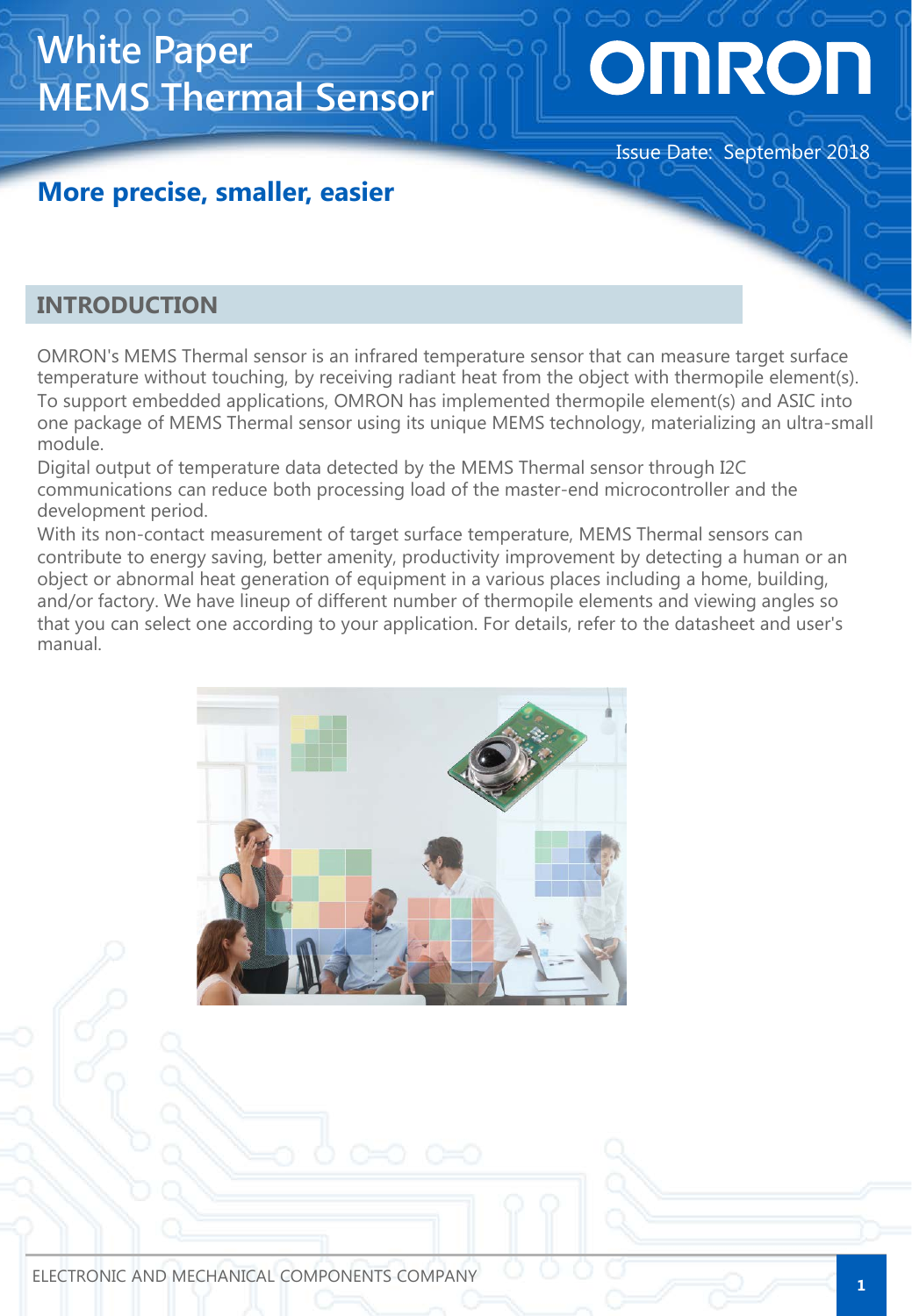# OMRON

### **More precise, smaller, easier**

#### **Feature of MEMS Thermal Sensor (D6T)**

MEMS Thermal sensor D6T series is a module product that allows connection with only one connector, integrating silicon lens, MEMS thermopile sensor, dedicated analog circuit, and logic circuit for conversion into digital temperature data on a small circuit board.

Described below is an overview of measurement by the Thermal sensor:

1) The silicon lens concentrates the radiant heat (far infrared rays) generated by the object on the thermopile sensor in the module.

2) The concentrated radiant heat (far infrared rays) generates an electromotive force through the thermopile sensor.

3) The electromotive force value and internal temperature sensor value are measured and the measured value (object temperature) is calculated by interpolation using the built-in lookup table based on those values.

4) The measured value is loaded from an upstream system via the I2C bus.



*Cross-Sectional Image and Functions*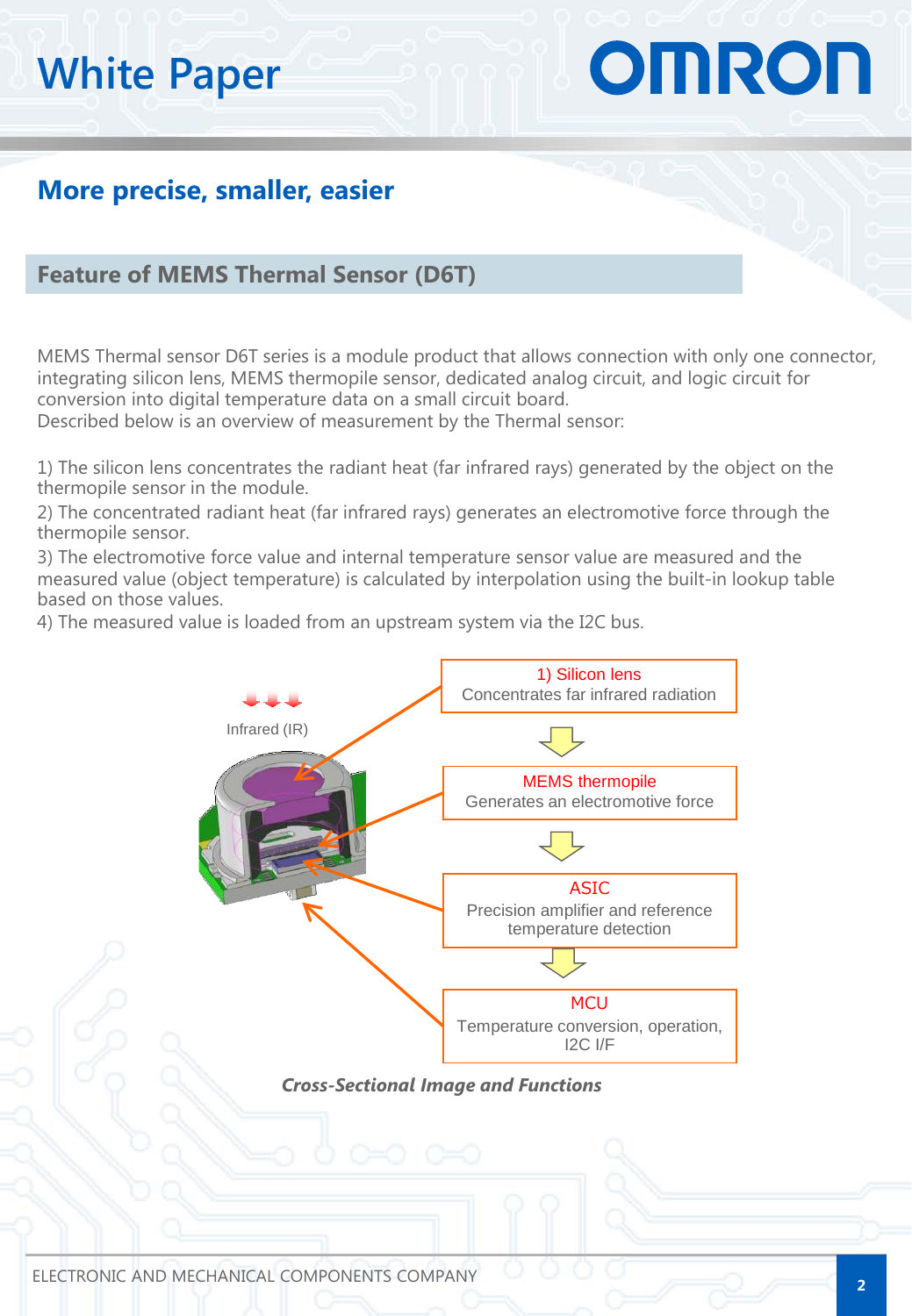# OMRON

### **More precise, smaller, easier**

#### **Viewing Angle and Number of Elements**

MEMS Thermal sensor D6T series has various viewing angles based on its thermopile element layout and OMRON's unique optical design. An area that can be detected by an MEMS Thermal sensor depends on its viewing angle and distance, meaning that the larger the distance, the larger the detectable area.

If an object to measure is smaller than the viewing range, background temperature around the object affects the measurement.

The number of thermopile elements can be 16 (4x4), 8 (1x8), or 1 (1x1). If the number of elements is 16 or 8, the sensor can detect temperature transition (e.g. movement from right to left), meaning that it can be used as a motion sensor or for counting the number of people.



| <b>Direction</b> | 4x4 Type       | $1x8$ type     | $1x1$ type                |
|------------------|----------------|----------------|---------------------------|
|                  | $44.2^{\circ}$ | $54.5^{\circ}$ | $58^{\circ}/26.5^{\circ}$ |
|                  | $45.7^{\circ}$ | $5.5^\circ$    | $58^{\circ}/26.5^{\circ}$ |

#### **Temperature Range**

MEMS Thermal sensor D6T series has a detectable temperature range from -40 to +80 degrees C. It allows measurement of food inside a freezer and detection of abnormal heat generation of equipment.

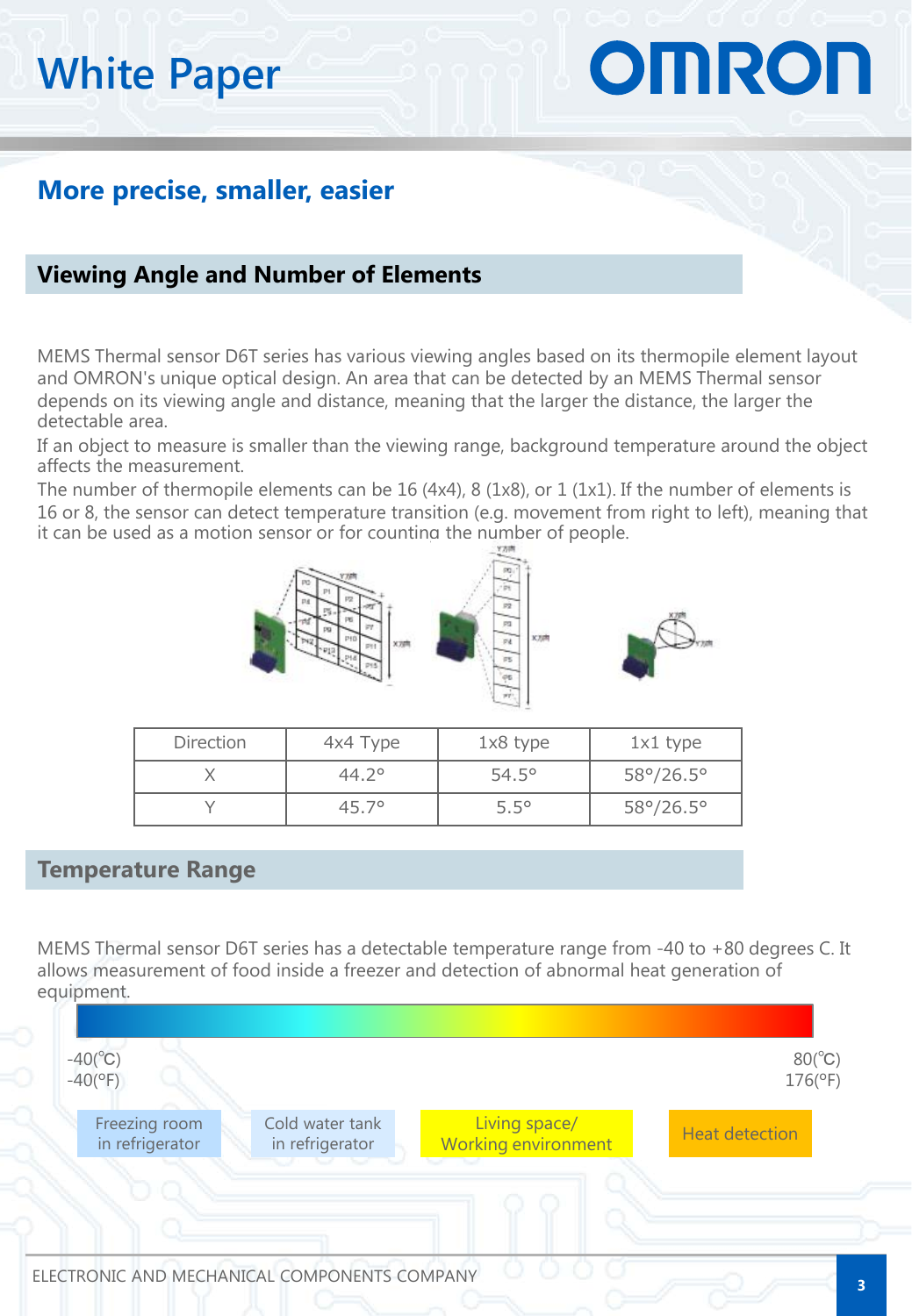# OMRON

### **More precise, smaller, easier**

#### **Applications**

#### Human detection

A MEMS Thermal sensor using thermopiles can be used for human detection.

A MEMS Thermal sensor can solve the problem of pyroelectric sensors that are used as traditional infrared human sensors. Due to its principle of detecting change components of infrared radiation, a pyroelectric sensor can detect movement of a human while it loses measurement signals when he/she does not move. On the contrary, an MEMS Thermal sensor using thermopiles can retain measurement signals even if the human does not move.

By making full use of this feature, we can realize human detection in the living room, office, and conference room, which was previously considered to be unsuitable, contributing to energy saving and better amenity through feedback to air conditioning and lighting control.

Shown below are concept images of human detection in a living room with a 16-element (4x4) type sensor. Based on a temperature difference between human body surface and the background, the sensor can recognize not only presence of a human but also his/her position and movement.

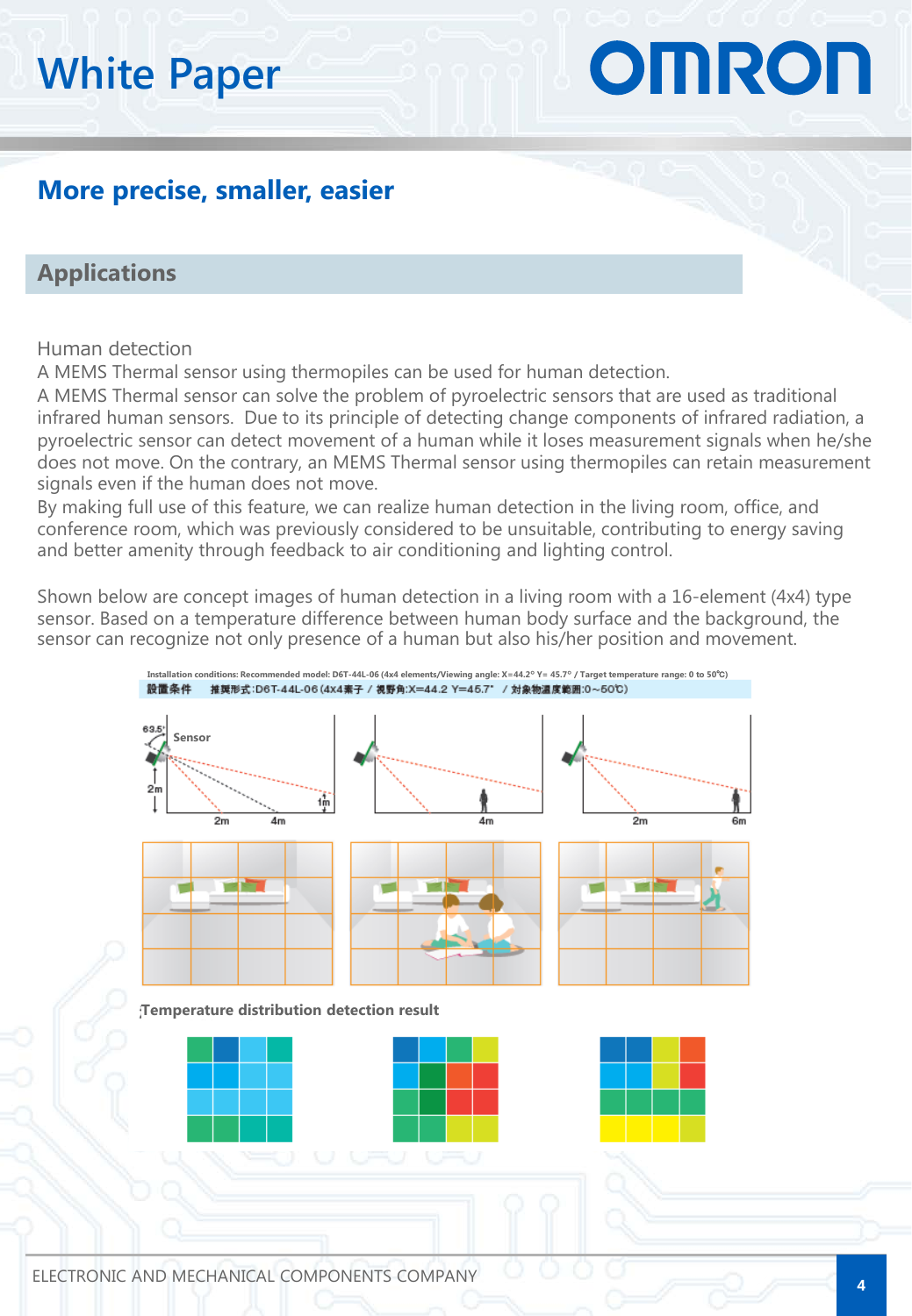# OMRON

### **More precise, smaller, easier**

#### **Applications**

Food detection

A MEMS Thermal sensor can detect temperature of food in refrigerator or microwave oven, materializing energy saving and better high functionality through feedback to control.



Abnormal heat generation detection

A MEMS Thermal sensor can detect abnormal heat generation of FA equipment and power board. Through constant monitoring and daily checkup, an error of equipment can be recognized beforehand to notify a maintenance timing. It can contribute to reduce part replacement cost and minimize impact of a failure on production.

Also, attaching a thermometer or thermistor inside the equipment to monitor temperature can solve the problem that limits the number of simultaneous monitoring points due to wiring and space restriction.

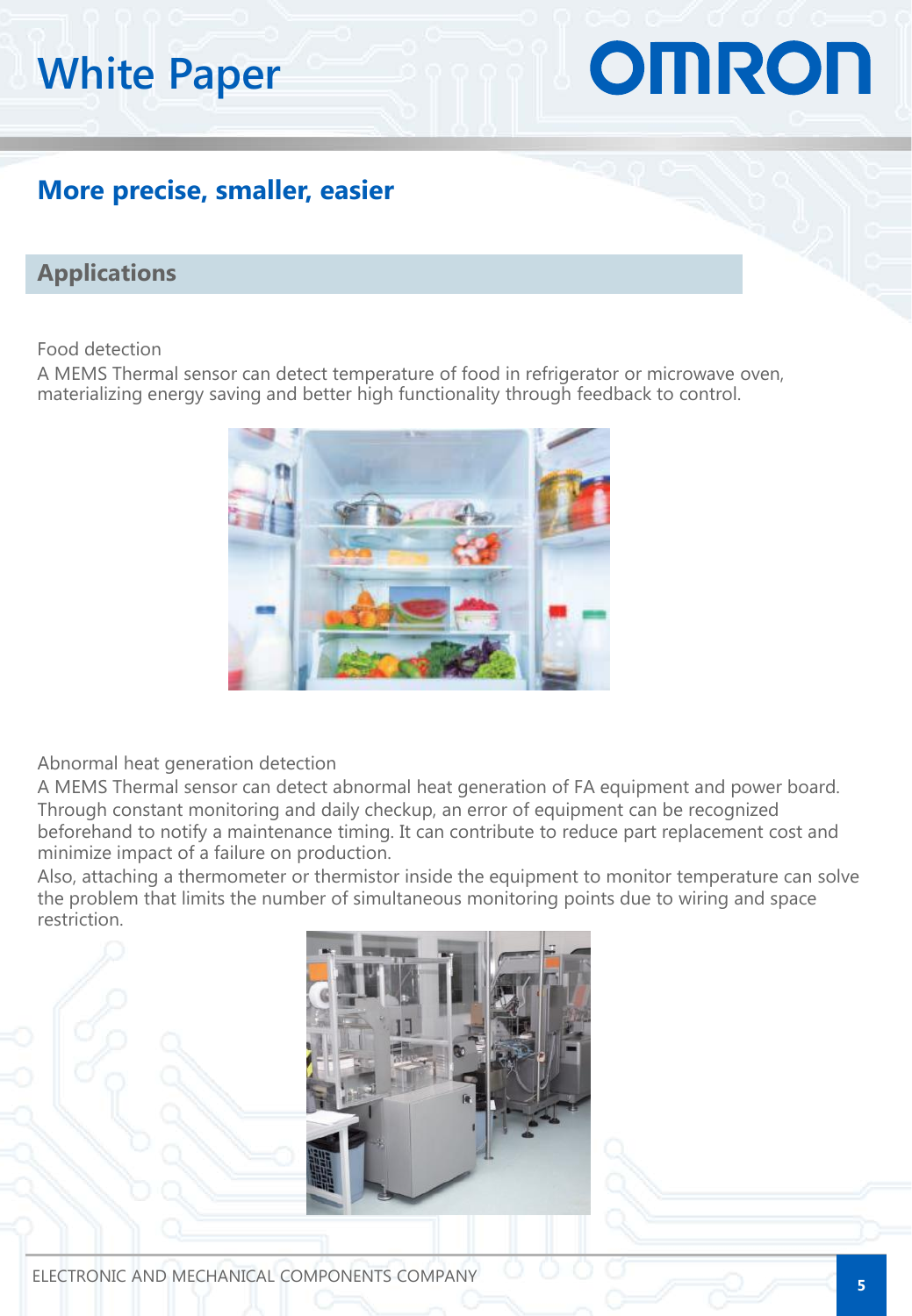# OMRON

### **More precise, smaller, easier**

#### **Applications**

Motion sensing

If the number of elements is 16 or 8, the sensor can detect temperature transition in the field of view and be used as a motion sensor to operate equipment.

In the kitchen, for instance, equipment can be operated without touching by a hand when the hand is dirty, such as adjusting the amount of water from the faucet or adjusting the power of the gas stove, which is sanitary.